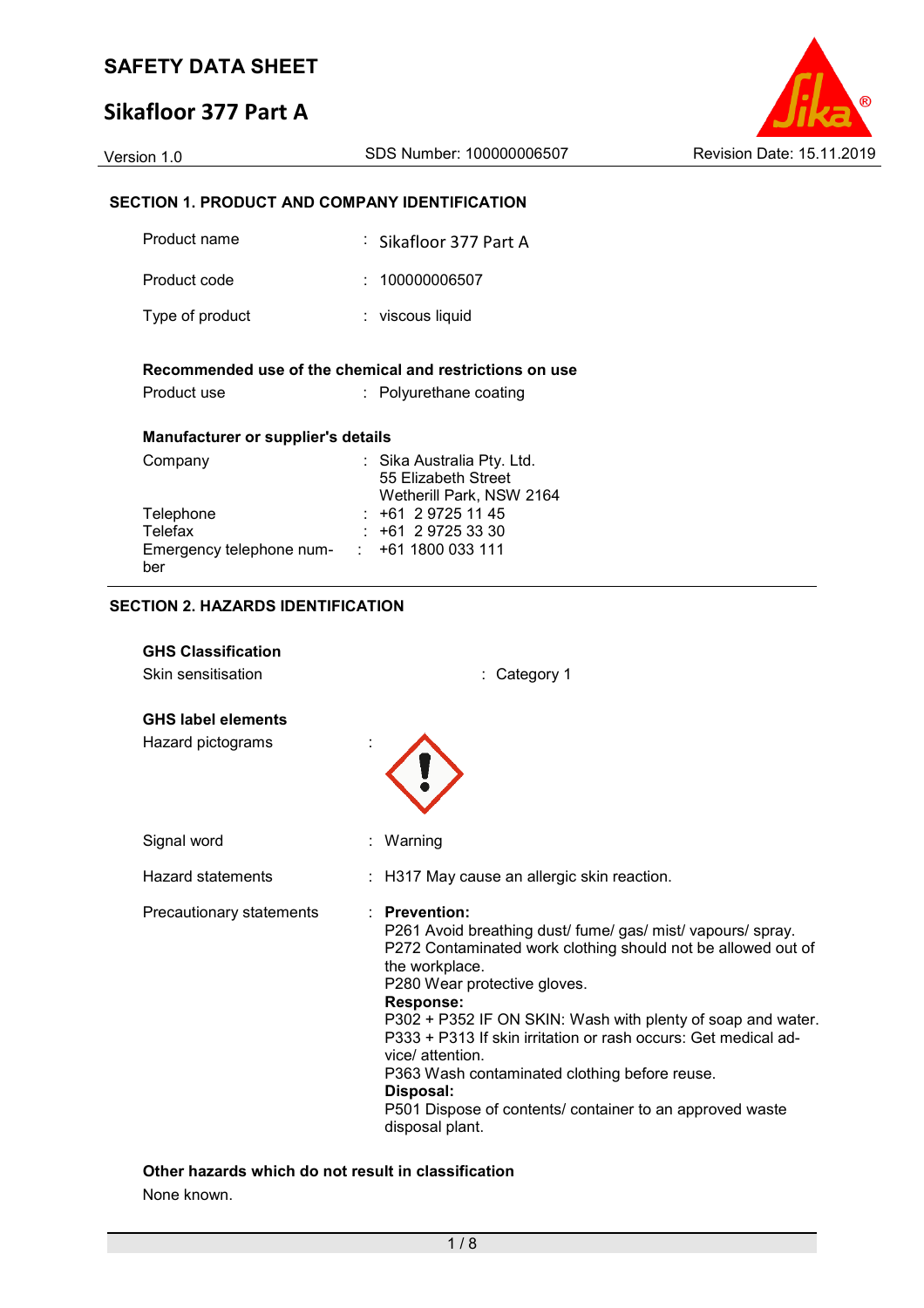# **Sikafloor 377 Part A**

Version 1.0 SDS Number: 100000006507 Revision Date: 15.11.2019

#### **SECTION 3. COMPOSITION/INFORMATION ON INGREDIENTS**

Substance / Mixture : Mixture

#### **Hazardous components**

| Chemical name                      | CAS-No.     | Concentration (%) |
|------------------------------------|-------------|-------------------|
| Hardener LI (Isophoronedialdimine) | 932742-30-8 | >= 1 - < 10       |

#### **SECTION 4. FIRST AID MEASURES**

| General advice                                                    | : Move out of dangerous area.<br>Consult a physician.<br>Show this safety data sheet to the doctor in attendance.                                                                                 |
|-------------------------------------------------------------------|---------------------------------------------------------------------------------------------------------------------------------------------------------------------------------------------------|
| If inhaled                                                        | : Move to fresh air.<br>Consult a physician after significant exposure.                                                                                                                           |
| In case of skin contact                                           | : Take off contaminated clothing and shoes immediately.<br>Wash off with soap and plenty of water.<br>If symptoms persist, call a physician.                                                      |
| In case of eye contact                                            | : Remove contact lenses.<br>Keep eye wide open while rinsing.<br>If eye irritation persists, consult a specialist.                                                                                |
| If swallowed                                                      | : Clean mouth with water and drink afterwards plenty of water.<br>Do not give milk or alcoholic beverages.<br>Never give anything by mouth to an unconscious person.<br>Obtain medical attention. |
| Most important symptoms<br>and effects, both acute and<br>delayed | : sensitising effects<br>Allergic reactions<br>See Section 11 for more detailed information on health effects<br>and symptoms.<br>May cause an allergic skin reaction.                            |
| Notes to physician                                                | : Treat symptomatically.                                                                                                                                                                          |

#### **SECTION 5. FIREFIGHTING MEASURES**

| Suitable extinguishing media        | : Use extinguishing measures that are appropriate to local cir-<br>cumstances and the surrounding environment. |
|-------------------------------------|----------------------------------------------------------------------------------------------------------------|
| Hazardous combustion prod-<br>ucts  | : No hazardous combustion products are known                                                                   |
| Specific extinguishing meth-<br>ods | : Standard procedure for chemical fires.                                                                       |
| for firefighters                    | Special protective equipment : In the event of fire, wear self-contained breathing apparatus.                  |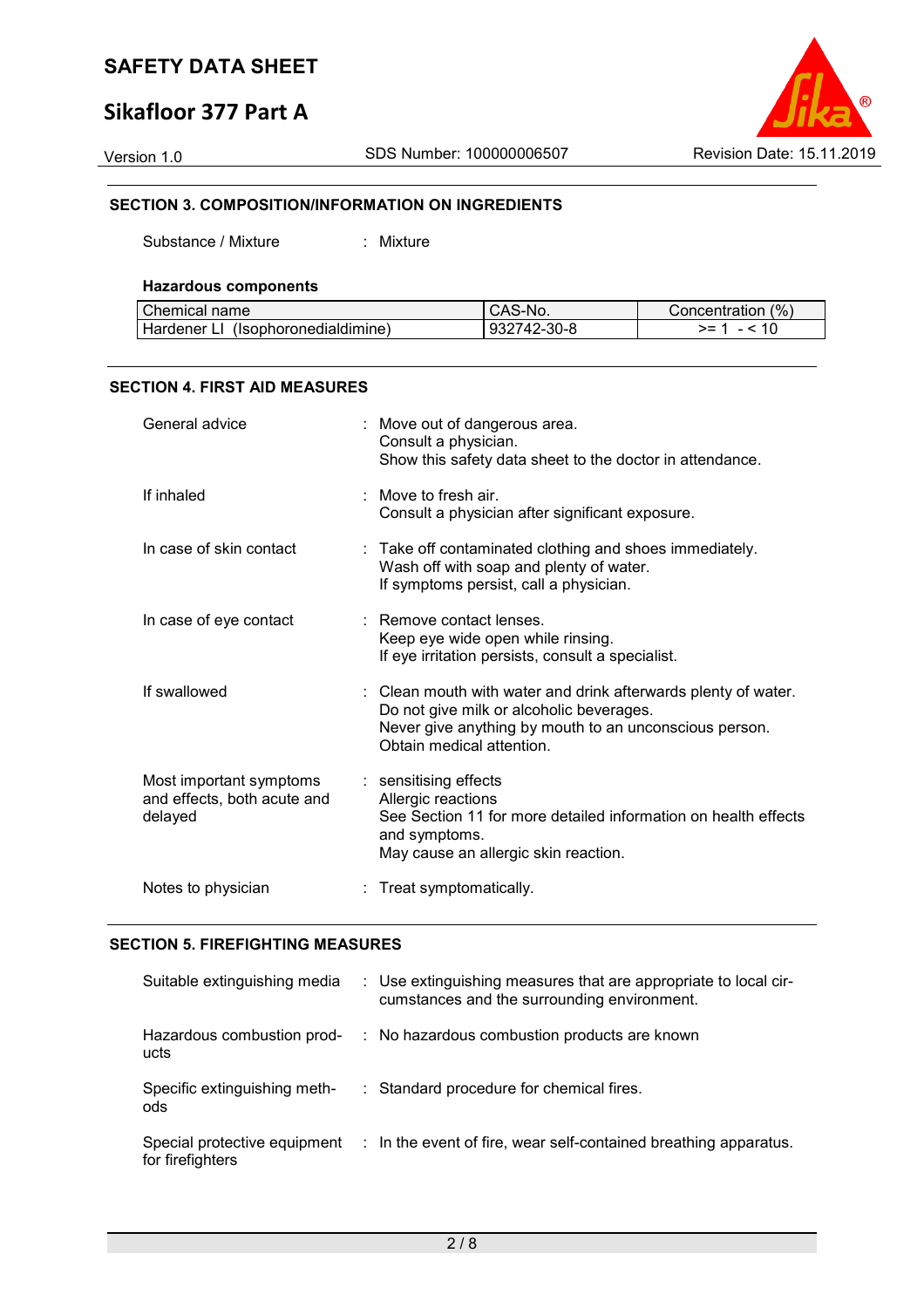# **Sikafloor 377 Part A**

Version 1.0 SDS Number: 100000006507 Revision Date: 15.11.2019

#### **SECTION 6. ACCIDENTAL RELEASE MEASURES**

| Personal precautions, protec-<br>tive equipment and emer-<br>gency procedures | : Use personal protective equipment.<br>Deny access to unprotected persons.                                                                                      |
|-------------------------------------------------------------------------------|------------------------------------------------------------------------------------------------------------------------------------------------------------------|
| Environmental precautions                                                     | : Do not flush into surface water or sanitary sewer system.                                                                                                      |
| Methods and materials for<br>containment and cleaning up                      | : Soak up with inert absorbent material (e.g. sand, silica gel,<br>acid binder, universal binder, sawdust).<br>Keep in suitable, closed containers for disposal. |

#### **SECTION 7. HANDLING AND STORAGE**

| fire and explosion          | Advice on protection against : Normal measures for preventive fire protection.                                                                                                                                                                                                                                                                                                                                                                                                                                                                                                          |
|-----------------------------|-----------------------------------------------------------------------------------------------------------------------------------------------------------------------------------------------------------------------------------------------------------------------------------------------------------------------------------------------------------------------------------------------------------------------------------------------------------------------------------------------------------------------------------------------------------------------------------------|
| Advice on safe handling     | : Do not breathe vapours or spray mist.<br>Avoid exceeding the given occupational exposure limits (see<br>section 8).<br>Do not get in eyes, on skin, or on clothing.<br>For personal protection see section 8.<br>Persons with a history of skin sensitisation problems or asth-<br>ma, allergies, chronic or recurrent respiratory disease should<br>not be employed in any process in which this mixture is being<br>used.<br>Smoking, eating and drinking should be prohibited in the ap-<br>plication area.<br>Follow standard hygiene measures when handling chemical<br>products |
| Hygiene measures            | : Handle in accordance with good industrial hygiene and safety<br>practice.<br>When using do not eat or drink.<br>When using do not smoke.<br>Wash hands before breaks and at the end of workday.                                                                                                                                                                                                                                                                                                                                                                                       |
| Conditions for safe storage | Keep container tightly closed in a dry and well-ventilated<br>place.<br>Containers which are opened must be carefully resealed and<br>kept upright to prevent leakage.<br>Store in accordance with local regulations.                                                                                                                                                                                                                                                                                                                                                                   |

#### **SECTION 8. EXPOSURE CONTROLS/PERSONAL PROTECTION**

#### **Components with workplace control parameters**

Contains no substances with occupational exposure limit values.

### **Personal protective equipment**

| Respiratory protection | : Use respiratory protection unless adequate local exhaust        |
|------------------------|-------------------------------------------------------------------|
|                        | ventilation is provided or exposure assessment demonstrates       |
|                        | that exposures are within recommended exposure guidelines.        |
|                        | The filter class for the respirator must be suitable for the max- |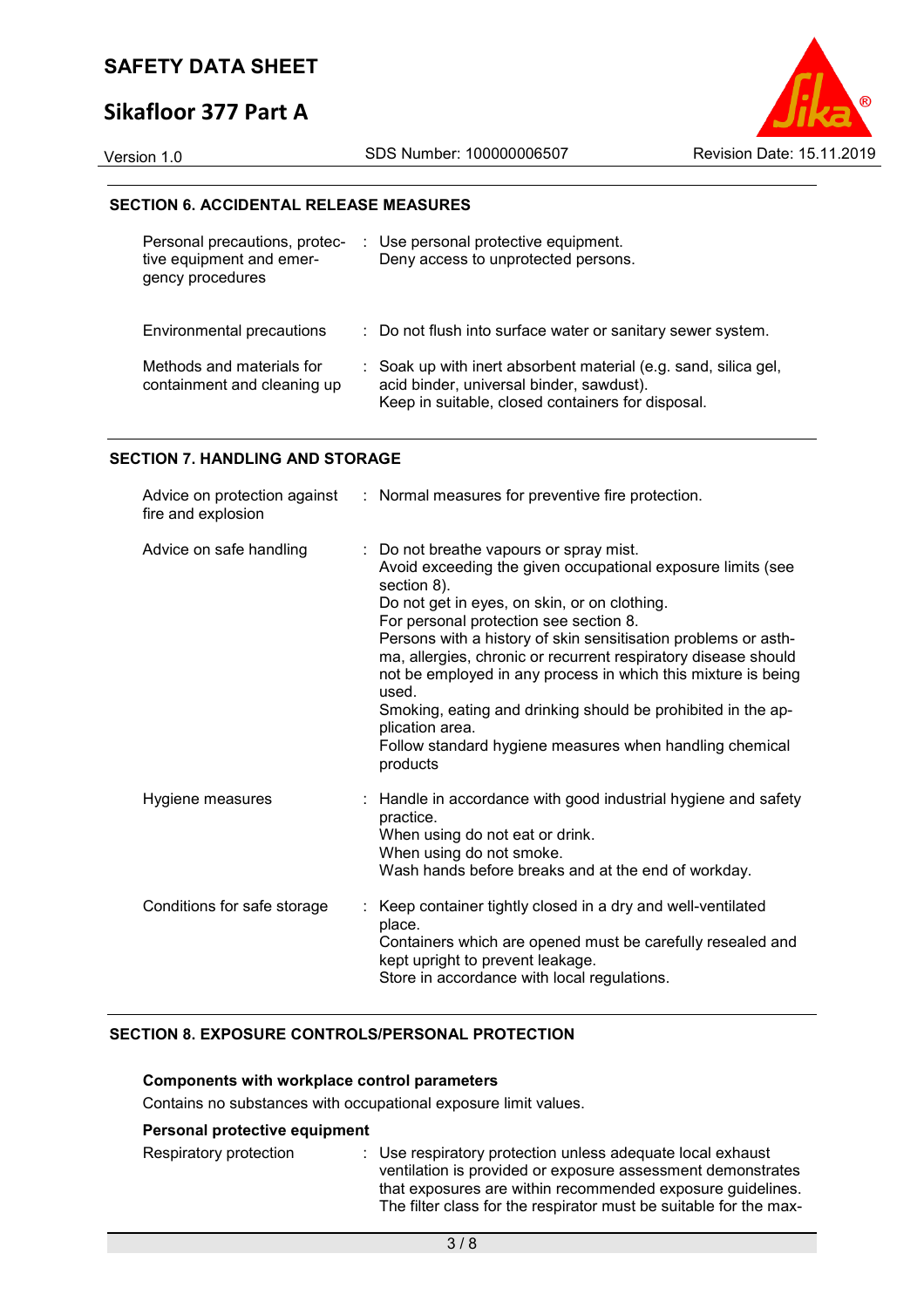# **Sikafloor 377 Part A**



| Version 1.0              | SDS Number: 100000006507                                                                                                                                                                                            | Revision Date: 15.11.2019 |
|--------------------------|---------------------------------------------------------------------------------------------------------------------------------------------------------------------------------------------------------------------|---------------------------|
|                          | imum expected contaminant concentration<br>(gas/vapour/aerosol/particulates) that may arise when han-<br>dling the product. If this concentration is exceeded, self-<br>contained breathing apparatus must be used. |                           |
| Hand protection          | : Chemical-resistant, impervious gloves complying with an ap-<br>proved standard should be worn at all times when handling<br>chemical products if a risk assessment indicates this is nec-<br>essary.              |                           |
| Eye protection           | : Safety eyewear complying with an approved standard should<br>be used when a risk assessment indicates this is necessary.                                                                                          |                           |
| Skin and body protection | : Choose body protection in relation to its type, to the concen-<br>tration and amount of dangerous substances, and to the spe-<br>cific work-place.                                                                |                           |
|                          |                                                                                                                                                                                                                     |                           |

## **SECTION 9. PHYSICAL AND CHEMICAL PROPERTIES**

| Appearance                              |    | viscous liquid                              |
|-----------------------------------------|----|---------------------------------------------|
| Colour                                  |    | various                                     |
| Odour                                   | t  | oily                                        |
| <b>Odour Threshold</b>                  |    | No data available                           |
| pH                                      |    | ca. 7, $(20 °C (68 °F))$                    |
| Melting point/range / Freezing<br>point | ÷  | No data available                           |
| Boiling point/boiling range             |    | No data available                           |
| Flash point                             |    | : $> 101 °C (214 °F)$<br>Method: closed cup |
| Evaporation rate                        |    | No data available                           |
| Flammability                            | t. | No data available                           |
|                                         |    |                                             |
| Upper explosion limit                   |    | No data available                           |
| Lower explosion limit                   |    | No data available                           |
| Vapour pressure                         |    | 0.01 hPa (0.01 mmHg)                        |
| Relative vapour density                 |    | No data available                           |
| Density                                 |    | ca. 1.42 g/cm3 (20 °C (68 °F) ())           |
| Solubility(ies)<br>Water solubility     | ÷. | insoluble                                   |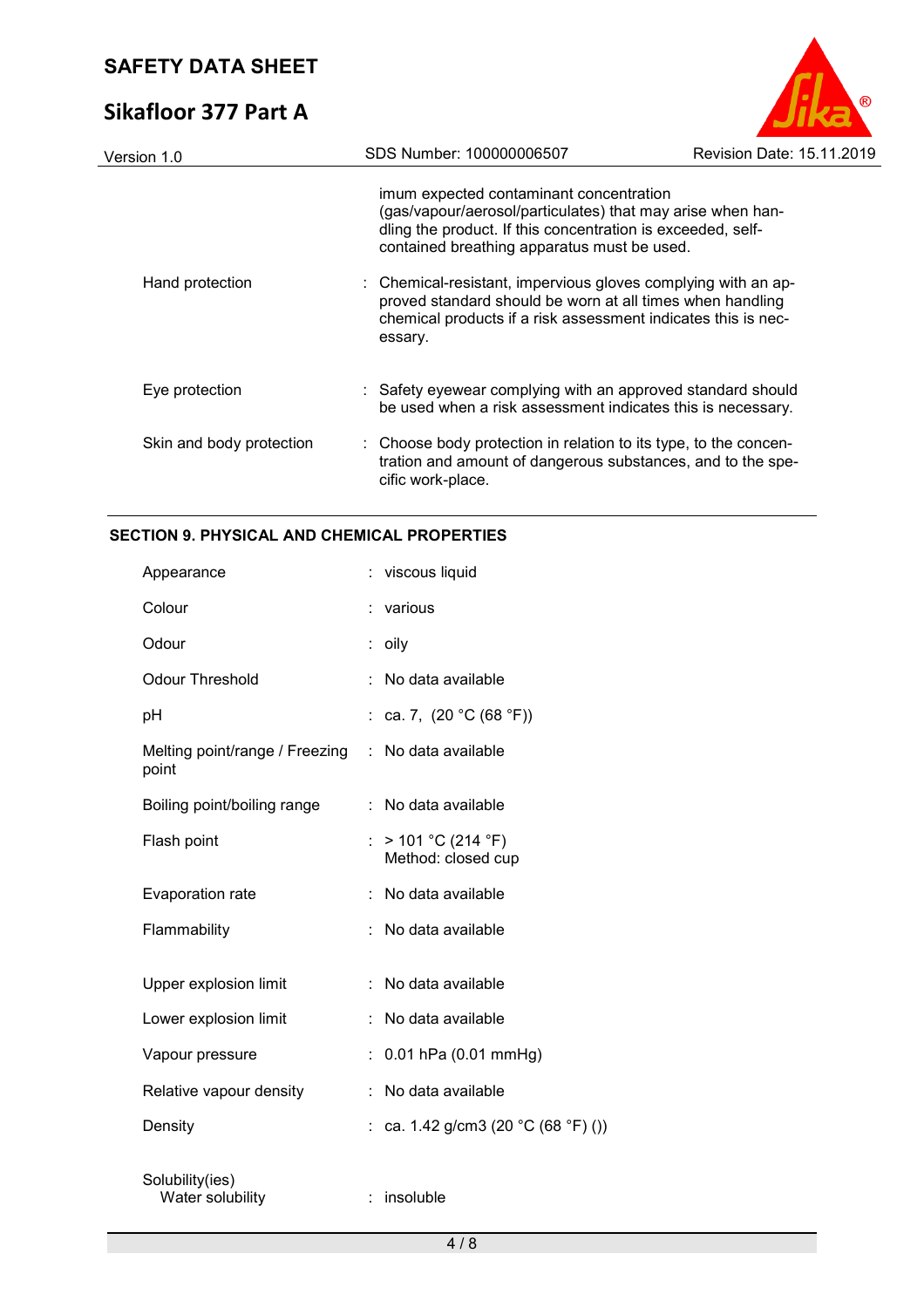# **Sikafloor 377 Part A**



| Version 1.0                                | SDS Number: 100000006507                                                                                                                                                                             | Revision Date: 15.11.2019 |
|--------------------------------------------|------------------------------------------------------------------------------------------------------------------------------------------------------------------------------------------------------|---------------------------|
| Partition coefficient: n-                  | : No data available                                                                                                                                                                                  |                           |
| octanol/water<br>Auto-ignition temperature | $:$ No data available                                                                                                                                                                                |                           |
| Decomposition temperature                  | : No data available                                                                                                                                                                                  |                           |
| Viscosity<br>Viscosity, dynamic            | : ca. 6,000 - 7,000 mPa.s (20 °C)                                                                                                                                                                    |                           |
| Viscosity, kinematic                       | : > 20.5 mm2/s (40 °C)                                                                                                                                                                               |                           |
| <b>Explosive properties</b>                | : No data available                                                                                                                                                                                  |                           |
| Molecular weight                           | : No data available                                                                                                                                                                                  |                           |
| Volatile organic compounds                 | Directive 2010/75/EU of 24 November 2010 on industrial<br>emissions (integrated pollution prevention and control)<br>Volatile organic compounds (VOC) content: 0.71 %<br>VOC content excluding water |                           |
|                                            |                                                                                                                                                                                                      |                           |

#### **SECTION 10. STABILITY AND REACTIVITY**

| Reactivity                                          | : No dangerous reaction known under conditions of normal use.          |  |
|-----------------------------------------------------|------------------------------------------------------------------------|--|
| Chemical stability                                  | : The product is chemically stable.                                    |  |
| tions                                               | Possibility of hazardous reac- : No hazards to be specially mentioned. |  |
| Conditions to avoid                                 | : No data available                                                    |  |
| Incompatible materials                              | $\therefore$ No data available                                         |  |
| No decomposition if stored and applied as directed. |                                                                        |  |

#### **SECTION 11. TOXICOLOGICAL INFORMATION**

**Acute toxicity**  Not classified based on available information.

| <b>Components:</b>                  |  |                                         |  |  |  |  |
|-------------------------------------|--|-----------------------------------------|--|--|--|--|
| Hardener LI (Isophoronedialdimine): |  |                                         |  |  |  |  |
| Acute oral toxicity                 |  | : LD50 Oral (Rat): $> 2,000$ mg/kg      |  |  |  |  |
| Acute dermal toxicity               |  | : LD50 Dermal (Rabbit): $>$ 2,000 mg/kg |  |  |  |  |

#### **Skin corrosion/irritation**

Not classified based on available information.

#### **Serious eye damage/eye irritation**

Not classified based on available information.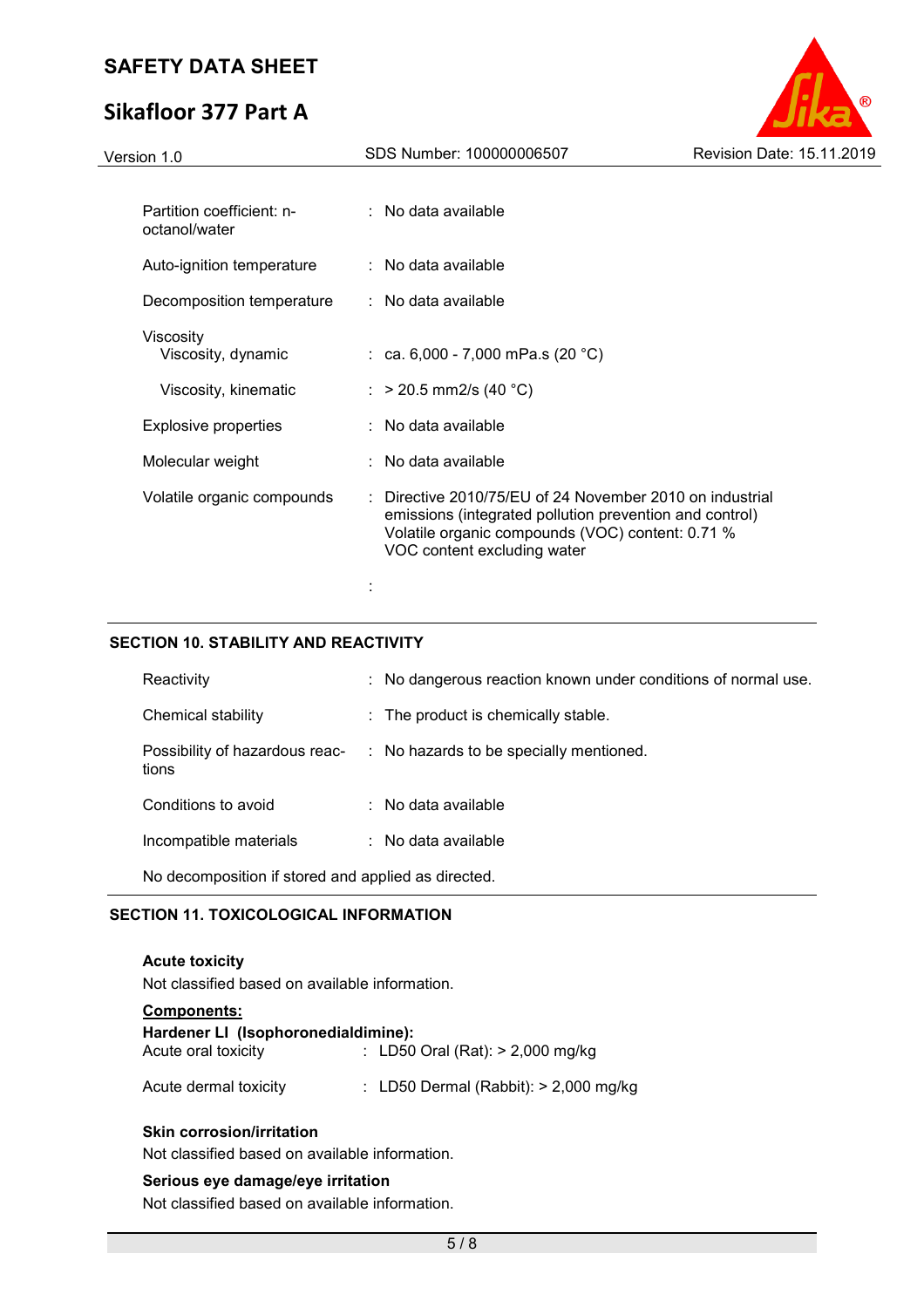# **Sikafloor 377 Part A**



#### **Respiratory or skin sensitisation**

Skin sensitisation: May cause an allergic skin reaction. Respiratory sensitisation: Not classified based on available information.

#### **Chronic toxicity**

#### **Germ cell mutagenicity**

Not classified based on available information.

#### **Carcinogenicity**

Not classified based on available information.

#### **Reproductive toxicity**

Not classified based on available information.

#### **STOT - single exposure**

Not classified based on available information.

#### **STOT - repeated exposure**

Not classified based on available information.

#### **Aspiration toxicity**

Not classified based on available information.

#### **SECTION 12. ECOLOGICAL INFORMATION**

#### **Ecotoxicity**

| <b>Components:</b>                                        |                                                                                                |  |  |  |
|-----------------------------------------------------------|------------------------------------------------------------------------------------------------|--|--|--|
| Hardener LI (Isophoronedialdimine):                       |                                                                                                |  |  |  |
| Toxicity to fish                                          | : $L C50$ (Fish): 87.2 mg/l<br>Exposure time: 96 h                                             |  |  |  |
| aquatic invertebrates                                     | Toxicity to daphnia and other : EC50 (Daphnia (water flea)): > 100 mg/l<br>Exposure time: 48 h |  |  |  |
| Toxicity to algae                                         | : EC50 (Desmodesmus subspicatus (green algae)): 180.4 mg/l<br>Exposure time: 72 h              |  |  |  |
| <b>Persistence and degradability</b>                      |                                                                                                |  |  |  |
| No data available                                         |                                                                                                |  |  |  |
| <b>Bioaccumulative potential</b>                          |                                                                                                |  |  |  |
| No data available                                         |                                                                                                |  |  |  |
| <b>Mobility in soil</b>                                   |                                                                                                |  |  |  |
| No data available                                         |                                                                                                |  |  |  |
| <b>Other adverse effects</b>                              |                                                                                                |  |  |  |
| <b>Product:</b><br>Additional ecological infor-<br>mation | : There is no data available for this product.                                                 |  |  |  |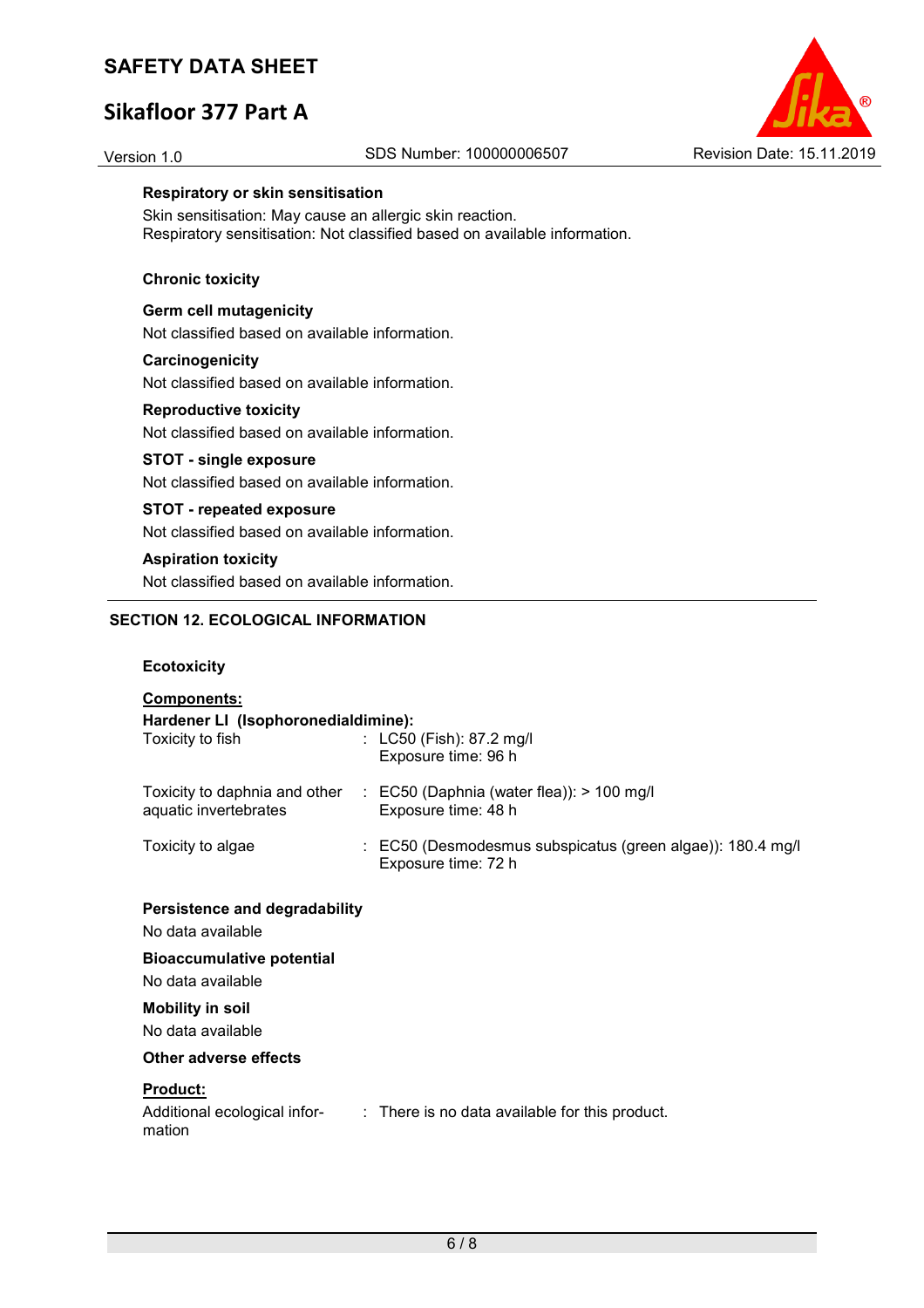# **Sikafloor 377 Part A**



#### **SECTION 13. DISPOSAL CONSIDERATIONS**

| <b>Disposal methods</b> |                                                                                                                                        |
|-------------------------|----------------------------------------------------------------------------------------------------------------------------------------|
| Waste from residues     | : Do not contaminate ponds, waterways or ditches with chemi-<br>cal or used container.<br>Send to a licensed waste management company. |
| Contaminated packaging  | : Empty remaining contents.<br>Dispose of as unused product.<br>Do not re-use empty containers.                                        |

#### **SECTION 14. TRANSPORT INFORMATION**

#### **International Regulations**

#### **UNRTDG**

Not regulated as a dangerous good

#### **IATA-DGR**

Not regulated as a dangerous good

#### **IMDG-Code**

Not regulated as a dangerous good

#### **Transport in bulk according to Annex II of MARPOL 73/78 and the IBC Code**

Not applicable for product as supplied.

#### **National Regulations**

**ADG** Not regulated as a dangerous good

#### **SECTION 15. REGULATORY INFORMATION**

#### **Safety, health and environmental regulations/legislation specific for the substance or mixture**

| Standard for the Uniform<br>Scheduling of Medicines and<br>Poisons                                    | No poison schedule number allocated |                                                                                                                                                                      |
|-------------------------------------------------------------------------------------------------------|-------------------------------------|----------------------------------------------------------------------------------------------------------------------------------------------------------------------|
| International Chemical Weapons Convention (CWC)<br><b>Schedules of Toxic Chemicals and Precursors</b> | ÷                                   | Not applicable                                                                                                                                                       |
| <b>Prohibition/Licensing Requirements</b>                                                             |                                     | There is no applicable prohibition or<br>notification/licensing requirements,<br>including for carcinogens under<br>Commonwealth, State or Territory<br>legislation. |

#### **The components of this product are reported in the following inventories:**

AICS **Subseted State in the inventory**, or in compliance with the inventory